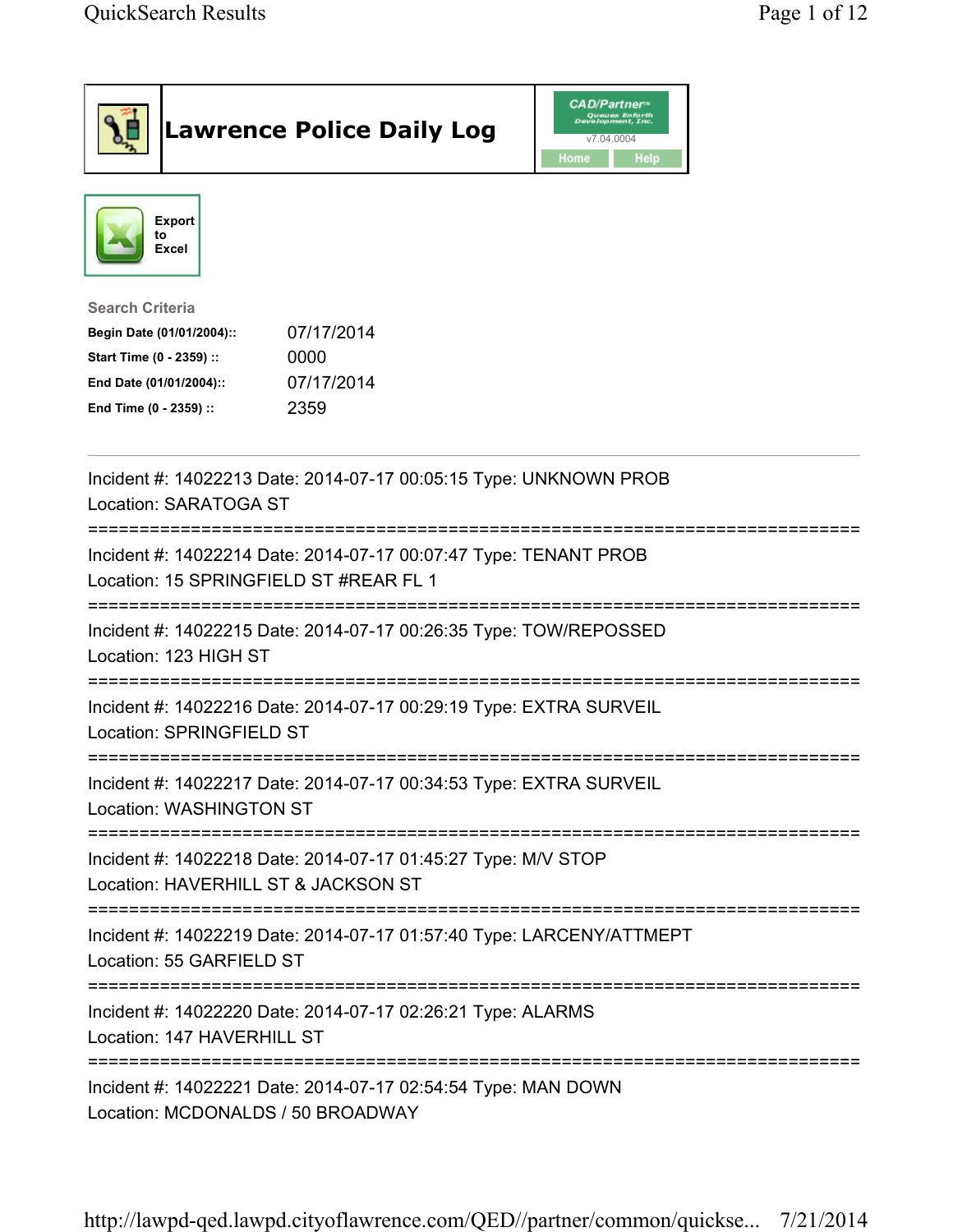=========================================================================== Incident #: 14022222 Date: 2014-07-17 02:55:18 Type: ALARMS Location: LA FRUITERIA / 75 MANCHESTER ST =========================================================================== Incident #: 14022223 Date: 2014-07-17 03:19:46 Type: MAN DOWN Location: SEVEN ELEVEN / 99 HAMPSHIRE ST =========================================================================== Incident #: 14022224 Date: 2014-07-17 04:44:13 Type: AUTO ACC/NO PI Location: 65 GLENN ST =========================================================================== Incident #: 14022225 Date: 2014-07-17 05:20:56 Type: ALARMS Location: B G PECK CO / 50 SHEPARD ST =========================================================================== Incident #: 14022226 Date: 2014-07-17 05:38:30 Type: LARCENY/PAST Location: 17 CANTON ST FL 1 =========================================================================== Incident #: 14022227 Date: 2014-07-17 05:56:27 Type: M/V STOP Location: HAFFNERS GAS STATION / 194 S BROADWAY =========================================================================== Incident #: 14022228 Date: 2014-07-17 06:08:21 Type: A&B PAST Location: 102 MARKET ST =========================================================================== Incident #: 14022229 Date: 2014-07-17 06:28:39 Type: LARCENY/MV/PAST Location: 90 LOWELL ST =========================================================================== Incident #: 14022230 Date: 2014-07-17 06:57:47 Type: AUTO ACC/NO PI Location: ANDOVER ST & FURBER ST =========================================================================== Incident #: 14022231 Date: 2014-07-17 07:00:41 Type: ALARMS Location: GALLAXY CENTRAL VACCUUM SYSTEM / 16 BALLARD RD =========================================================================== Incident #: 14022232 Date: 2014-07-17 07:02:40 Type: TOW OF M/V Location: 586 HAVERHILL ST =========================================================================== Incident #: 14022233 Date: 2014-07-17 07:21:14 Type: TOW OF M/V Location: 4 WESLEY ST =========================================================================== Incident #: 14022234 Date: 2014-07-17 07:25:03 Type: LOST PROPERTY Location: 200 EXCHANGE ST =========================================================================== Incident #: 14022235 Date: 2014-07-17 07:58:49 Type: ALARMS Location: ESPERANZA ACADEMY / 198 GARDEN ST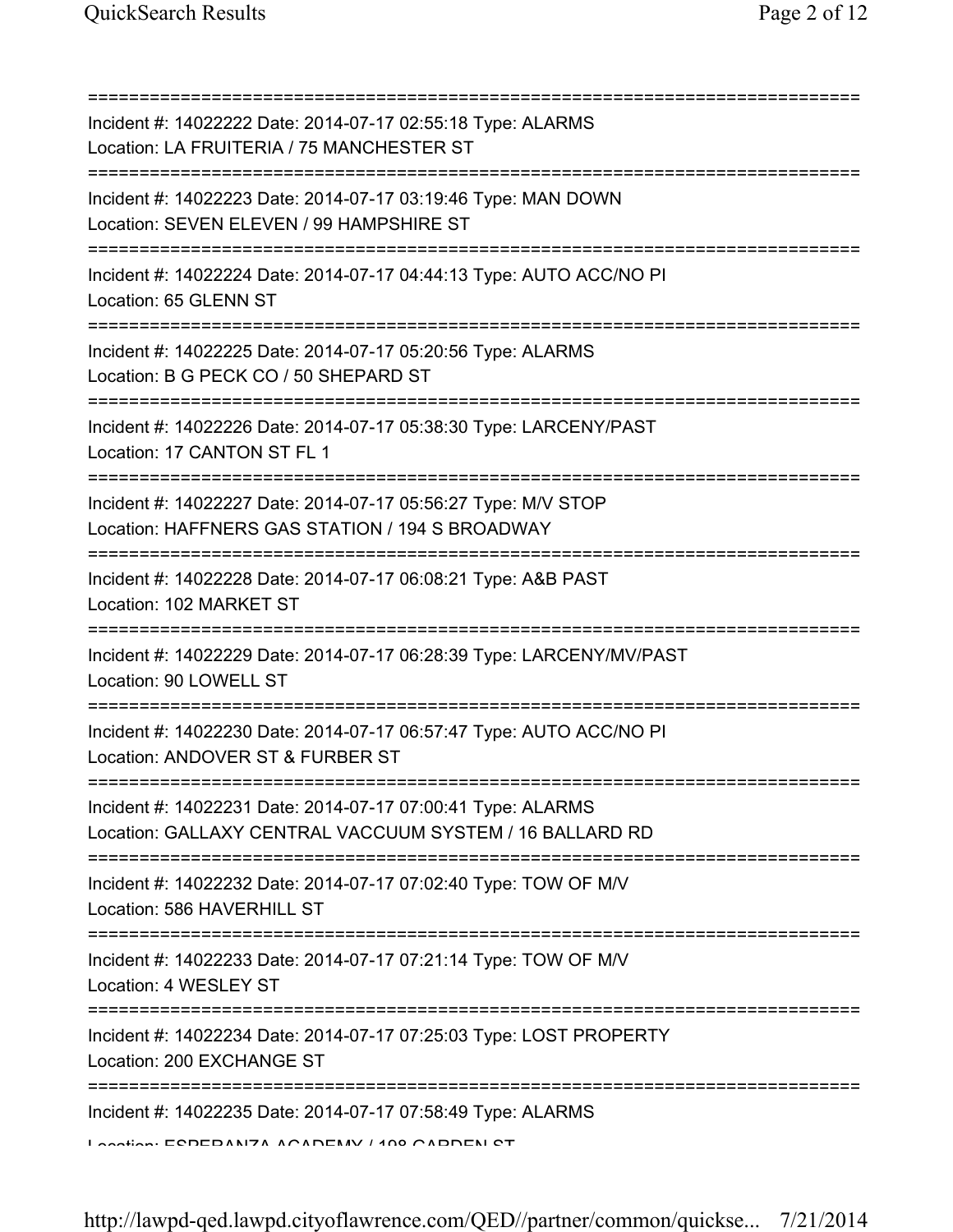=========================================================================== Incident #: 14022236 Date: 2014-07-17 08:03:59 Type: B&E/MV/PAST Location: HALLENAN AV & MAURICE AV =========================================================================== Incident #: 14022237 Date: 2014-07-17 08:09:01 Type: B&E/MV/PAST Location: MEDFORD ST =========================================================================== Incident #: 14022238 Date: 2014-07-17 08:10:41 Type: UNWANTEDGUEST Location: 256 ESSEX ST #201 =========================================================================== Incident #: 14022239 Date: 2014-07-17 08:31:32 Type: ALARMS Location: 3 SCHOOL ST =========================================================================== Incident #: 14022240 Date: 2014-07-17 08:41:41 Type: TOW OF M/V Location: OAK ST & SHORT ST =========================================================================== Incident #: 14022241 Date: 2014-07-17 08:57:25 Type: GENERAL SERV Location: 11 EXETER ST #A =========================================================================== Incident #: 14022242 Date: 2014-07-17 09:05:11 Type: ALARM/HOLD Location: GRAND KENNEDY FRIED CHICKEN / 144 S UNION ST =========================================================================== Incident #: 14022243 Date: 2014-07-17 09:07:18 Type: TOW OF M/V Location: APPLETON ST & ESSEX ST =========================================================================== Incident #: 14022244 Date: 2014-07-17 09:10:21 Type: TOW OF M/V Location: HANCOCK ST & MASON ST =========================================================================== Incident #: 14022245 Date: 2014-07-17 09:16:37 Type: ALARM/BURG Location: MT VERNON LIQUORS / 421 S BROADWAY =========================================================================== Incident #: 14022246 Date: 2014-07-17 09:18:22 Type: ALARM/BURG Location: MCCABE, ATTORNEY / 375 COMMON ST =========================================================================== Incident #: 14022247 Date: 2014-07-17 09:25:56 Type: DISABLED MV Location: CARVER ST & SALEM ST =========================================================================== Incident #: 14022248 Date: 2014-07-17 09:30:36 Type: WARRANT SERVE Location: 620 HAVERHILL ST =========================================================================== Incident #: 14022249 Date: 2014-07-17 09:39:25 Type: UNWANTEDGUEST Location: 80 BAILEY ST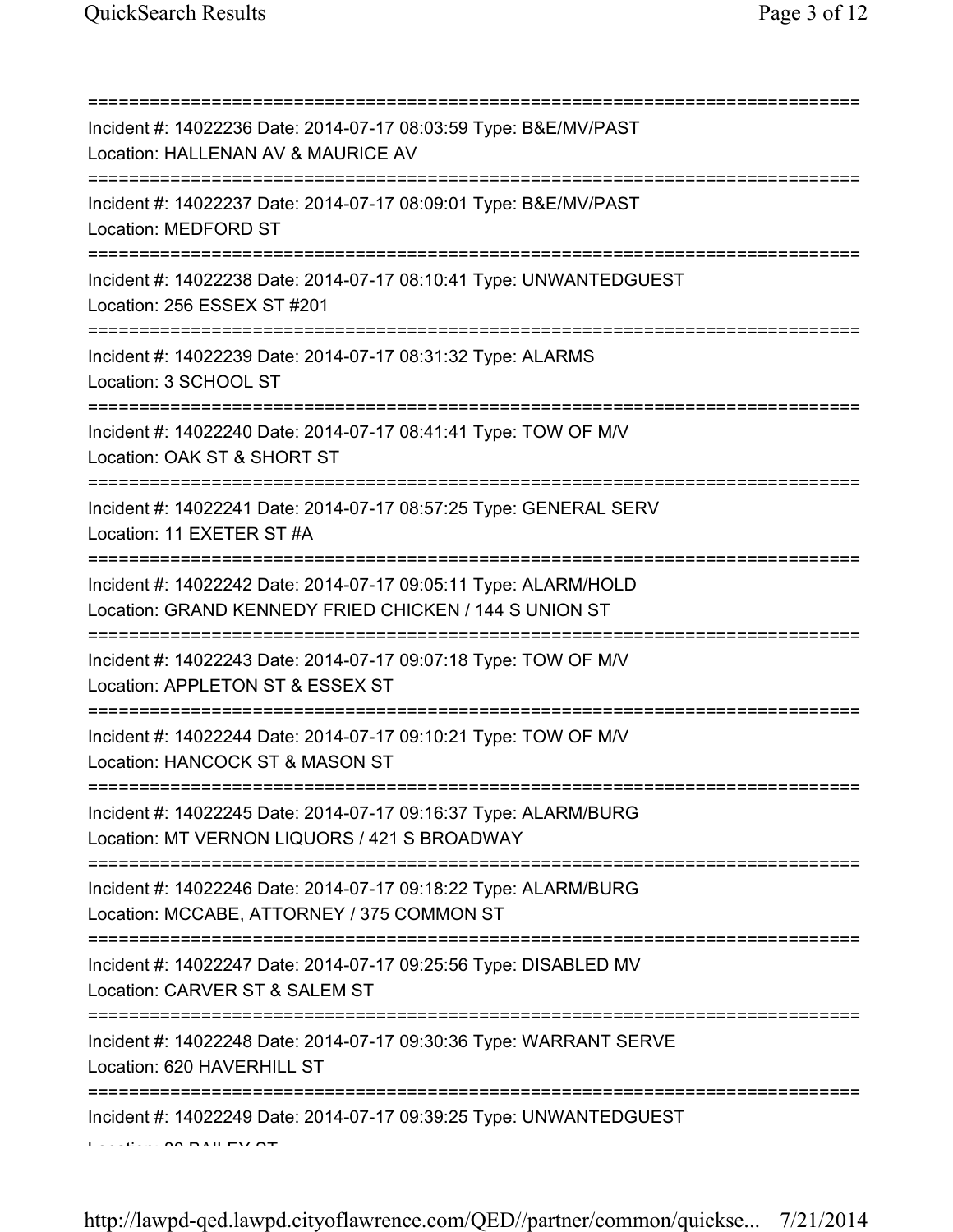Location: 63 HILLSIDE AV

=========================================================================== Incident #: 14022250 Date: 2014-07-17 09:43:33 Type: STOL/MV/PAS Location: 60 CONGRESS ST =========================================================================== Incident #: 14022251 Date: 2014-07-17 09:53:29 Type: B&E/MV/PAST Location: 200 COMMON ST =========================================================================== Incident #: 14022252 Date: 2014-07-17 10:06:06 Type: ALARM/BURG Location: 12 LORENZO RD =========================================================================== Incident #: 14022253 Date: 2014-07-17 10:17:50 Type: CK WELL BEING Location: 154 ANDOVER ST FL 2NDFL =========================================================================== Incident #: 14022254 Date: 2014-07-17 10:23:36 Type: KEEP PEACE Location: WALK-IN / 354 HAVERHILL ST =========================================================================== Incident #: 14022255 Date: 2014-07-17 10:30:35 Type: GENERAL SERV Location: 95 HANCOCK ST =========================================================================== Incident #: 14022256 Date: 2014-07-17 10:33:40 Type: 209A/VIOLATION Location: 2 APPLETON ST =========================================================================== Incident #: 14022257 Date: 2014-07-17 10:37:08 Type: LIC PLATE STO Location: COMMONWEALTH MOTORS / 1 COMMONWEALTH DR =========================================================================== Incident #: 14022258 Date: 2014-07-17 10:44:13 Type: MAN DOWN Location: 225 ESSEX ST =========================================================================== Incident #: 14022259 Date: 2014-07-17 10:47:11 Type: DRUG VIO Location: LAWRENCE HIGH SCHOOL / 70 N PARISH RD =========================================================================== Incident #: 14022260 Date: 2014-07-17 10:59:37 Type: RECOV/STOL/MV Location: 120 BUTLER ST =========================================================================== Incident #: 14022261 Date: 2014-07-17 11:11:17 Type: KEEP PEACE Location: CARVER ST & MERRIMACK ST =========================================================================== Incident #: 14022262 Date: 2014-07-17 11:24:06 Type: CK WELL BEING Location: 193 MAPLE ST #2L =========================================================================== Incident #: 14022263 Date: 2014-07-17 11:29:08 Type: TOW OF M/V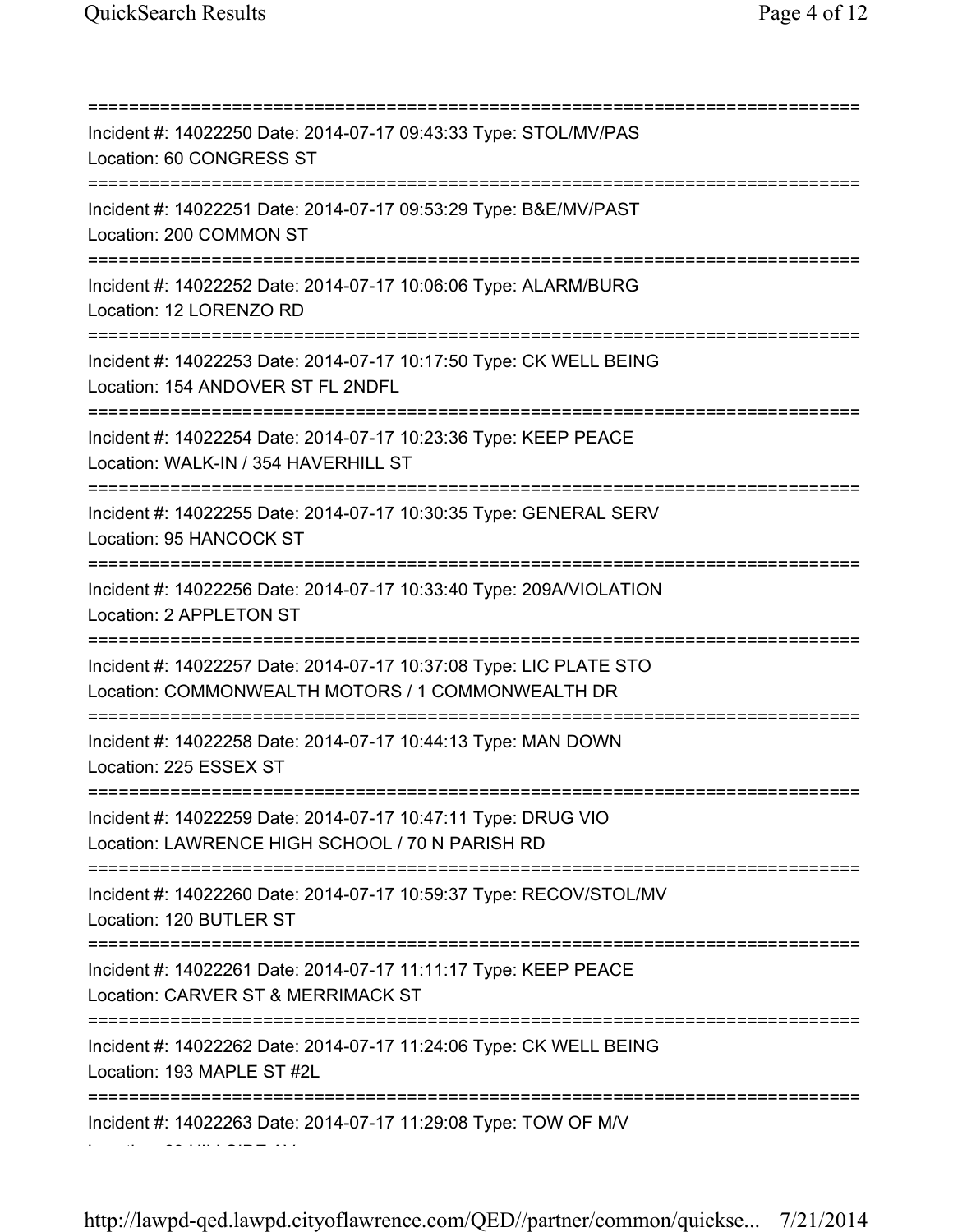=========================================================================== Incident #: 14022264 Date: 2014-07-17 11:32:43 Type: LARCENY/PAST Location: 84 NEWBURY ST =========================================================================== Incident #: 14022265 Date: 2014-07-17 11:57:01 Type: PARK & WALK Location: S UNION ST =========================================================================== Incident #: 14022266 Date: 2014-07-17 12:03:01 Type: PARK & WALK Location: BRADFORD ST & BROADWAY =========================================================================== Incident #: 14022268 Date: 2014-07-17 12:10:43 Type: PARK & WALK Location: BRADFORD ST & BROADWAY =========================================================================== Incident #: 14022267 Date: 2014-07-17 12:11:33 Type: SHOPLIFTING Location: 700 ESSEX ST =========================================================================== Incident #: 14022269 Date: 2014-07-17 12:13:33 Type: ROBBERY PROG Location: SANTANDER BANK / 296 ESSEX ST =========================================================================== Incident #: 14022270 Date: 2014-07-17 12:32:46 Type: MAL DAMAGE Location: WALK-IN / 21 SPRINGFIELD ST =========================================================================== Incident #: 14022271 Date: 2014-07-17 12:36:28 Type: THREATS Location: WALK-IN / 13 ALDER ST #1 =========================================================================== Incident #: 14022272 Date: 2014-07-17 12:48:26 Type: TOW OF M/V Location: INMAN ST & S BROADWAY =========================================================================== Incident #: 14022273 Date: 2014-07-17 12:50:09 Type: TOW OF M/V Location: 4 INMAN ST =========================================================================== Incident #: 14022275 Date: 2014-07-17 12:53:06 Type: MISSING PERS Location: 97 PARK ST #1 =========================================================================== Incident #: 14022274 Date: 2014-07-17 12:53:49 Type: VIO CITY ORD Location: SHAWMUT ST =========================================================================== Incident #: 14022276 Date: 2014-07-17 13:17:29 Type: AUTO ACC/NO PI Location: BROADWAY & TREMONT ST =========================================================================== Incident #: 14022277 Date: 2014-07-17 13:20:44 Type: DISTURBANCE

http://lawpd-qed.lawpd.cityoflawrence.com/QED//partner/common/quickse... 7/21/2014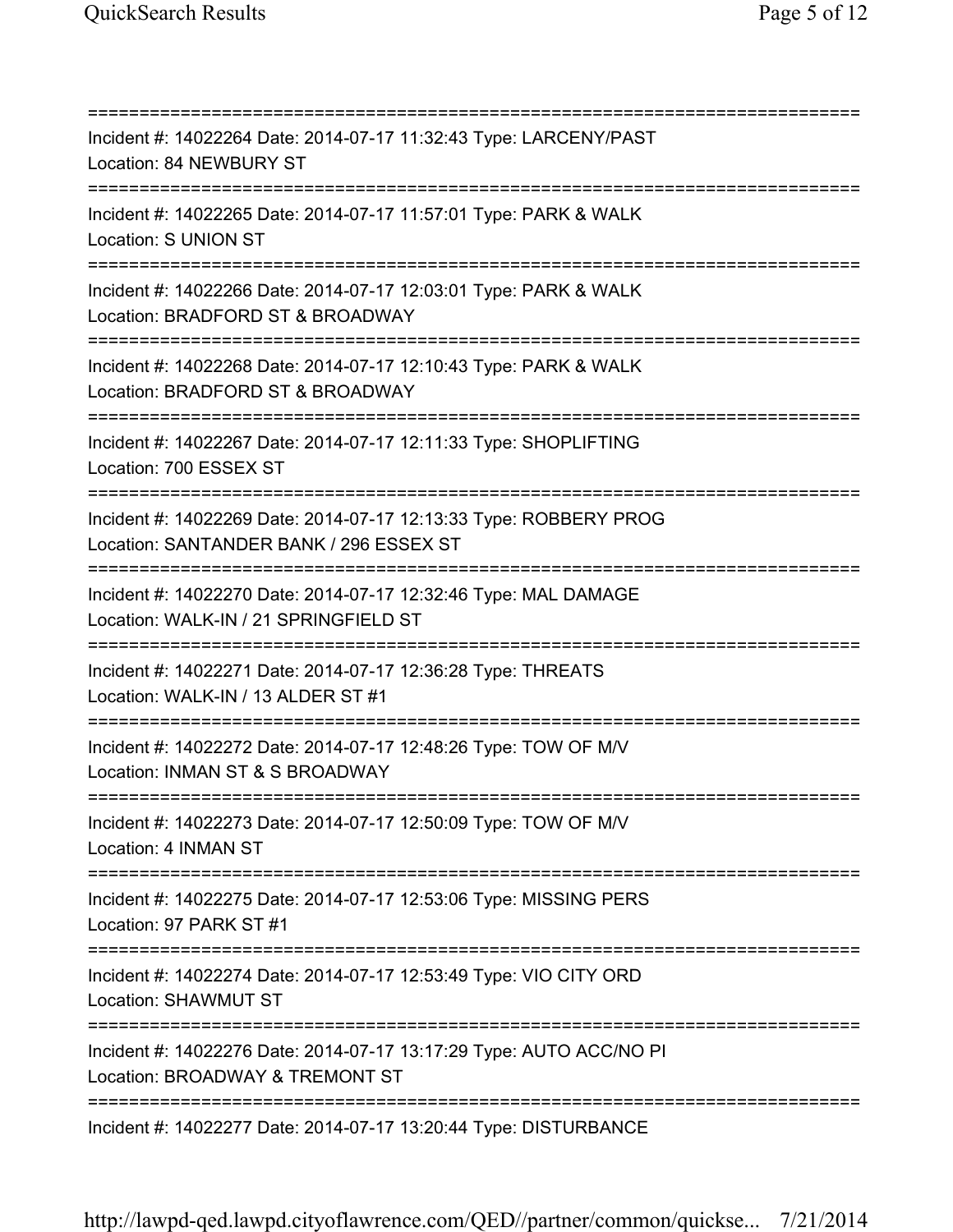=========================================================================== Incident #: 14022278 Date: 2014-07-17 13:21:38 Type: ASSSIT OTHER PD Location: 31 INMAN ST =========================================================================== Incident #: 14022279 Date: 2014-07-17 13:28:14 Type: TRESPASSING Location: WENDY'S / 55 HAMPSHIRE ST =========================================================================== Incident #: 14022280 Date: 2014-07-17 13:39:43 Type: ROBBERY ARMED Location: WALK-IN / WATER ST =========================================================================== Incident #: 14022281 Date: 2014-07-17 13:52:46 Type: ALARM/BURG Location: 9 LENOX CIR =========================================================================== Incident #: 14022282 Date: 2014-07-17 13:54:34 Type: RECOV/STOL/MV Location: 84 EASTON ST =========================================================================== Incident #: 14022283 Date: 2014-07-17 13:58:43 Type: WARRANT SERVE Location: RITE AID PHARMACY / 365 ESSEX ST =========================================================================== Incident #: 14022284 Date: 2014-07-17 14:01:15 Type: NOISE ORD Location: BOXFORD ST & S UNION ST =========================================================================== Incident #: 14022285 Date: 2014-07-17 14:04:13 Type: AUTO ACC/PI Location: 74 COMMON ST =========================================================================== Incident #: 14022286 Date: 2014-07-17 14:21:18 Type: M/V STOP Location: FARLEY ST & S BROADWAY =========================================================================== Incident #: 14022287 Date: 2014-07-17 14:22:36 Type: ALARM/BURG Location: LAWRENCE COMMUNITY DEVELOPENT / 147 HAVERHILL ST =========================================================================== Incident #: 14022288 Date: 2014-07-17 14:24:59 Type: NOTIFICATION Location: 78 RAILROAD ST =========================================================================== Incident #: 14022289 Date: 2014-07-17 14:26:52 Type: AMBULANCE ASSSI Location: 11 DAISY ST =========================================================================== Incident #: 14022290 Date: 2014-07-17 14:31:46 Type: ASSSIT OTHER PD Location: S BROADWAY & SALEM ST =========================================================================== Incident #: 14022291 Date: 2014-07-17 14:39:26 Type: B&E/MV/PAST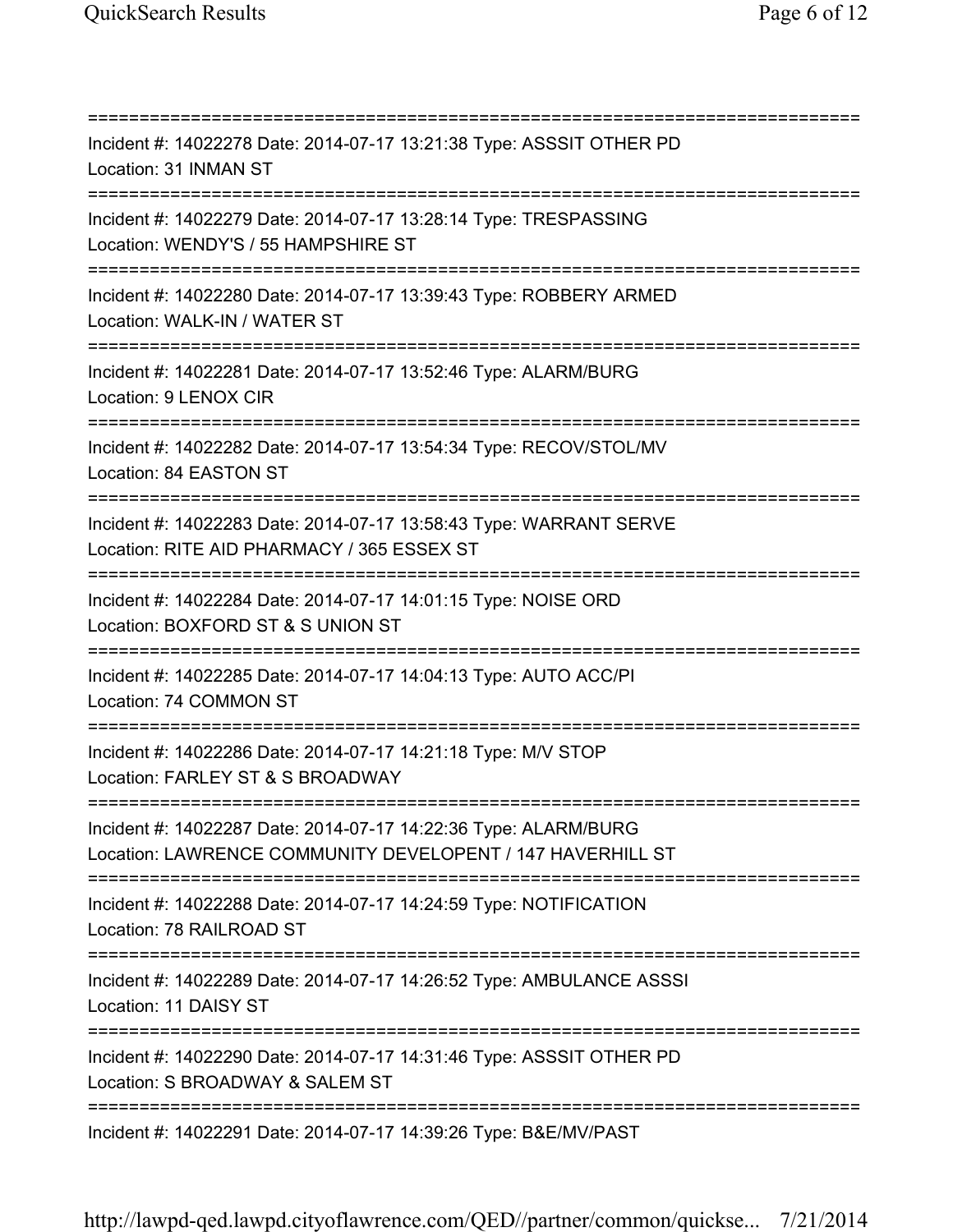| Location: HAMPSHIRE ST & METHUEN ST                                                                                                          |
|----------------------------------------------------------------------------------------------------------------------------------------------|
| Incident #: 14022292 Date: 2014-07-17 14:45:20 Type: TRESPASSING<br>Location: 243 S BROADWAY                                                 |
| Incident #: 14022293 Date: 2014-07-17 14:51:53 Type: UNWANTEDGUEST<br>Location: 169 HAVERHILL ST #8<br>===================================== |
| Incident #: 14022294 Date: 2014-07-17 15:18:07 Type: ALARM/BURG<br>Location: 5 MCCARTHY RD                                                   |
| Incident #: 14022295 Date: 2014-07-17 15:22:54 Type: AMBULANCE ASSSI<br>Location: CAROL SUTCLIFFE / 599 CANAL ST FL 5TH FL                   |
| Incident #: 14022296 Date: 2014-07-17 15:29:22 Type: TOW OF M/V<br>Location: 28 BEACON AV                                                    |
| Incident #: 14022297 Date: 2014-07-17 15:38:45 Type: LARCENY/PAST<br>Location: 114 THOREAU WAY #APT426                                       |
| Incident #: 14022298 Date: 2014-07-17 15:51:40 Type: AUTO ACC/NO PI<br>Location: 317 S BROADWAY                                              |
| Incident #: 14022299 Date: 2014-07-17 15:58:55 Type: TOW OF M/V<br>Location: 375 LAWRENCE ST                                                 |
| Incident #: 14022300 Date: 2014-07-17 16:10:01 Type: SUICIDE ATTEMPT<br>Location: 8 DIAMOND ST #APT 2                                        |
| Incident #: 14022301 Date: 2014-07-17 16:20:20 Type: DRUG VIO<br>Location: 69 FERN ST                                                        |
| Incident #: 14022303 Date: 2014-07-17 16:52:55 Type: MISSING PERS<br>Location: 546 HAVERHILL ST #2                                           |
| =============<br>Incident #: 14022302 Date: 2014-07-17 16:53:01 Type: GENERAL SERV<br>Location: 77 SHAWSHEEN RD                              |
| ========<br>Incident #: 14022304 Date: 2014-07-17 16:55:40 Type: DRUG VIO<br>Location: ARLINGTON SCHOOL / 150 ARLINGTON ST                   |
| Incident # 4400000E Data 0044 07 47 47.00.40 Tune TUDEATO                                                                                    |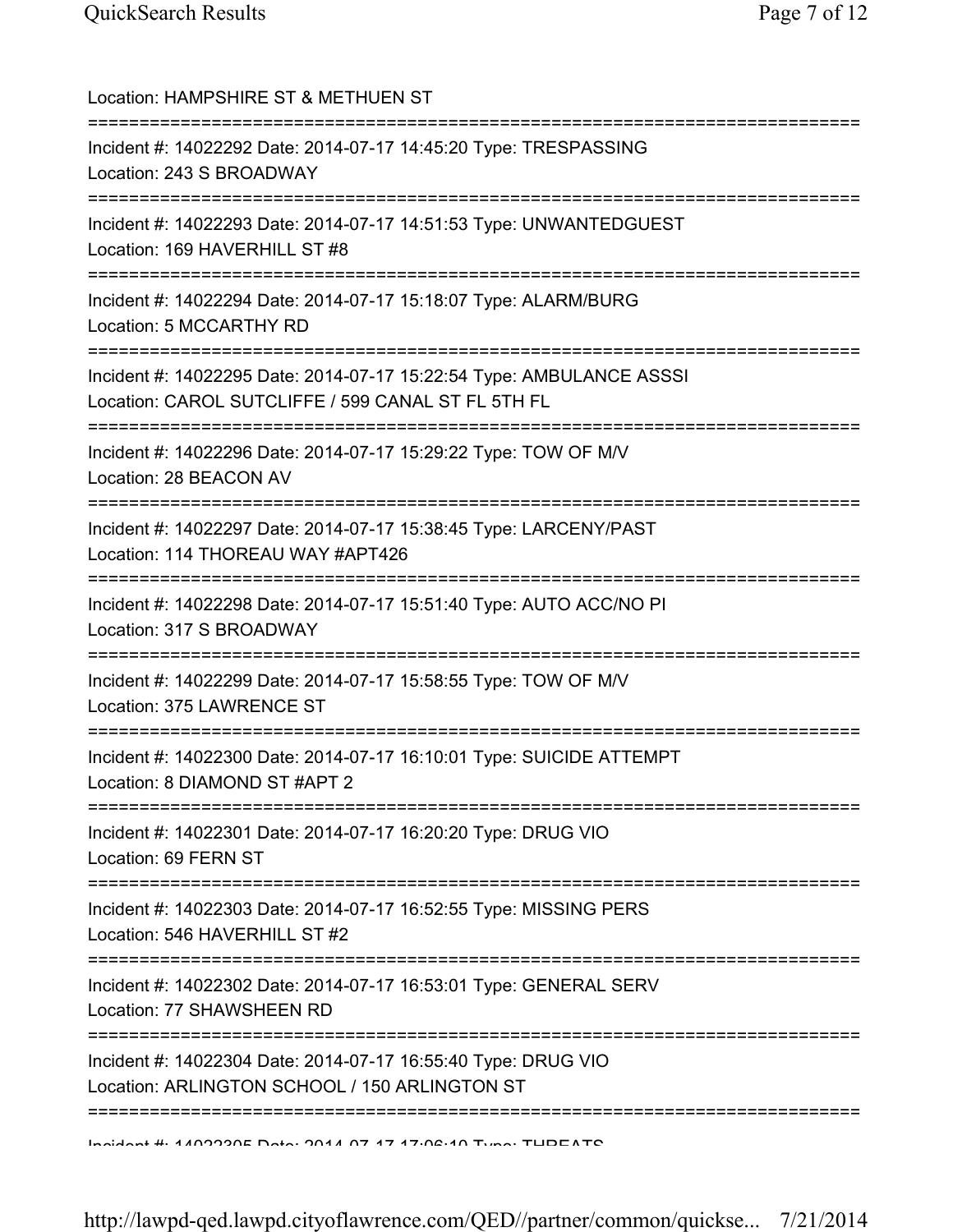| Location: 169 HAVERHILL ST                                                                                                               |
|------------------------------------------------------------------------------------------------------------------------------------------|
| Incident #: 14022306 Date: 2014-07-17 17:12:13 Type: AUTO ACC/PI<br>Location: MCDONALDS / 50 BROADWAY<br>======================          |
| Incident #: 14022307 Date: 2014-07-17 17:18:52 Type: UNWANTEDGUEST<br>Location: 21 E HAVERHILL ST FL 1                                   |
| Incident #: 14022308 Date: 2014-07-17 17:19:13 Type: FRAUD<br>Location: 15 UNION ST<br>;=================================                |
| Incident #: 14022309 Date: 2014-07-17 17:38:29 Type: UNWANTEDGUEST<br>Location: 12 ACTON ST #208 FL 2                                    |
| Incident #: 14022310 Date: 2014-07-17 17:44:42 Type: SUS PERS/MV<br>Location: TARBOX SCHOOL / 59 ALDER ST                                |
| Incident #: 14022311 Date: 2014-07-17 17:47:20 Type: AUTO ACC/PI<br>Location: ANDOVER ST & S UNION ST                                    |
| Incident #: 14022312 Date: 2014-07-17 17:49:26 Type: NEIGHBOR PROB<br>Location: 106 E PLEASANT ST FL 2                                   |
| Incident #: 14022313 Date: 2014-07-17 17:54:54 Type: ALARM/BURG<br>Location: OLD HIGH SCHOOL / 233 HAVERHILL ST                          |
| Incident #: 14022314 Date: 2014-07-17 17:57:51 Type: TENANT PROB<br>Location: 15 GROVE ST FL 1<br>====================================== |
| Incident #: 14022315 Date: 2014-07-17 18:02:25 Type: DOMESTIC/PAST<br>Location: 19 LAFAYETTE AV                                          |
| Incident #: 14022316 Date: 2014-07-17 18:13:42 Type: EXTRA SURVEIL<br>Location: WASHINGTON ST                                            |
| Incident #: 14022317 Date: 2014-07-17 18:16:58 Type: THREATS<br>Location: 121 WEST ST                                                    |
| Incident #: 14022319 Date: 2014-07-17 18:22:15 Type: DISORDERLY<br>Location: BROADWAY & HAVERHILL ST                                     |
|                                                                                                                                          |

http://lawpd-qed.lawpd.cityoflawrence.com/QED//partner/common/quickse... 7/21/2014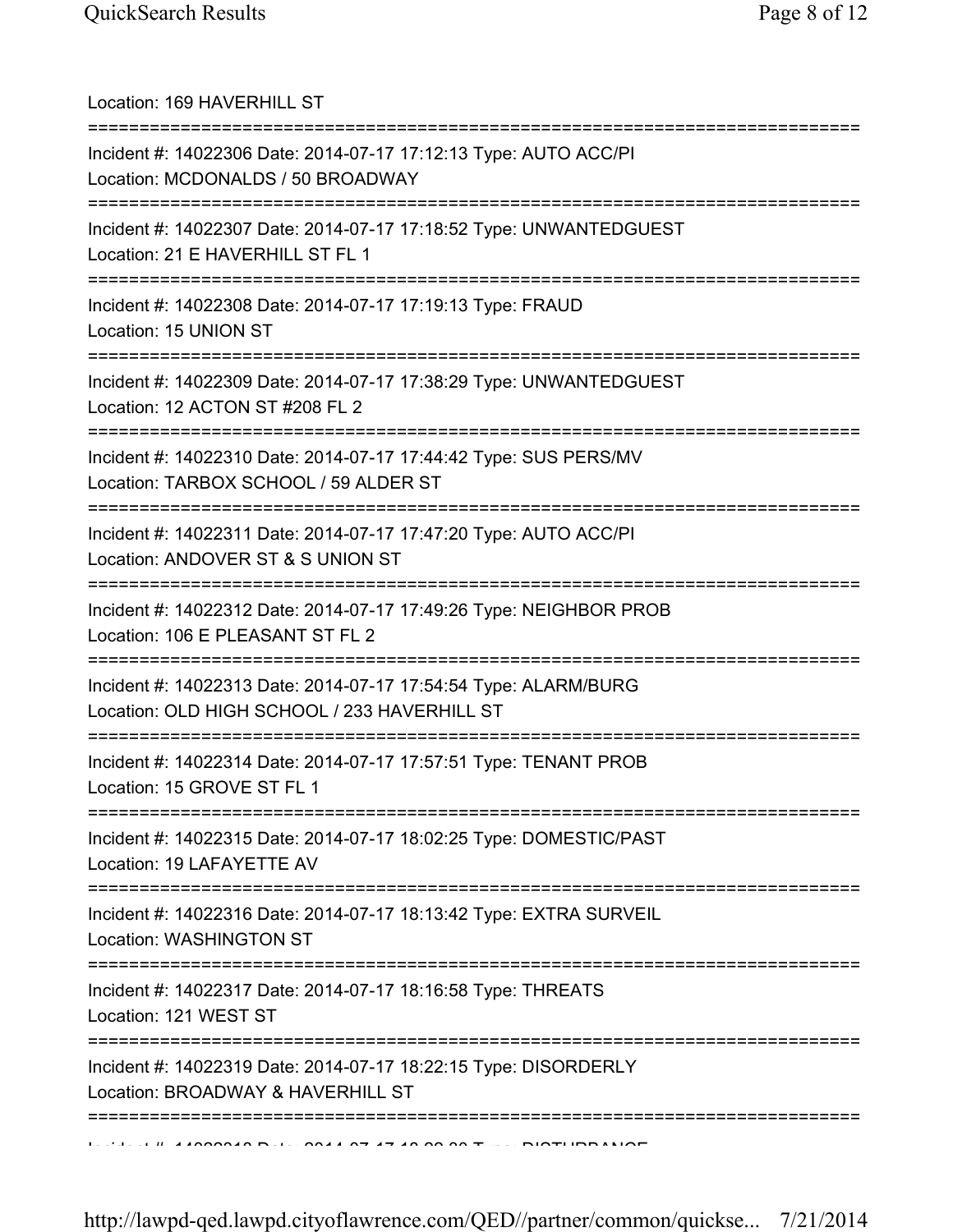| Location: DAYBREAK SHELTER / 19 WINTER ST                                                                                                       |
|-------------------------------------------------------------------------------------------------------------------------------------------------|
| Incident #: 14022320 Date: 2014-07-17 18:26:59 Type: LIC PLATE STO<br>Location: 361 HAMPSHIRE ST                                                |
| Incident #: 14022321 Date: 2014-07-17 18:36:35 Type: FIGHT<br>Location: 169 HAVERHILL ST                                                        |
| Incident #: 14022323 Date: 2014-07-17 18:40:01 Type: NOISE ORD<br>Location: BROOKFIELD ST & KENNETH ST                                          |
| Incident #: 14022322 Date: 2014-07-17 18:40:02 Type: HIT & RUN M/V<br>Location: MARGIN ST & MELVIN ST<br>:============                          |
| ===========================<br>Incident #: 14022324 Date: 2014-07-17 18:46:47 Type: ALARM/BURG<br>Location: ARLINGTON SCHOOL / 150 ARLINGTON ST |
| Incident #: 14022325 Date: 2014-07-17 18:51:01 Type: SUS PERS/MV<br>Location: 6 CEDAR ST                                                        |
| Incident #: 14022326 Date: 2014-07-17 18:56:12 Type: SUS PERS/MV<br>Location: WINTHROP AV                                                       |
| Incident #: 14022327 Date: 2014-07-17 19:04:28 Type: AUTO ACC/NO PI<br>Location: 235 SALEM ST                                                   |
| Incident #: 14022328 Date: 2014-07-17 19:42:24 Type: WOMAN DOWN<br>Location: DENNYS / 160 WINTHROP AV                                           |
| Incident #: 14022329 Date: 2014-07-17 19:46:39 Type: DISTURBANCE<br>Location: 77 WEARE ST                                                       |
| Incident #: 14022330 Date: 2014-07-17 19:57:08 Type: DRUG VIO<br>Location: NIGHTINGALE CT & WATER ST                                            |
| Incident #: 14022331 Date: 2014-07-17 20:11:42 Type: TOW OF M/V<br>Location: BRUCE ST & ERVING AV                                               |
| Incident #: 14022332 Date: 2014-07-17 20:27:44 Type: WARRANT SERVE<br>Location: 143 WATER ST                                                    |
|                                                                                                                                                 |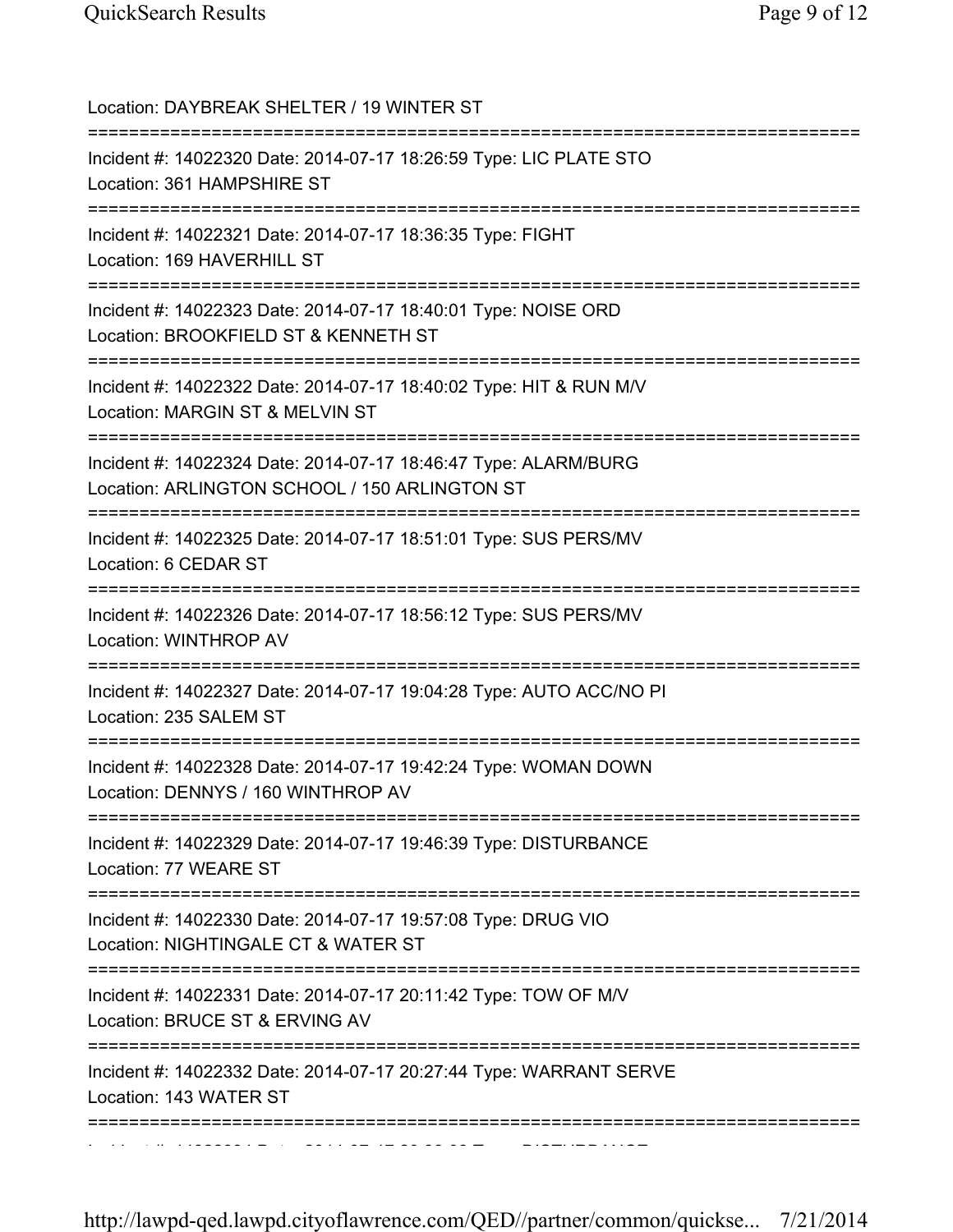| Location: 13 CONDUIT ST FL 1                                                                                                                             |
|----------------------------------------------------------------------------------------------------------------------------------------------------------|
| Incident #: 14022333 Date: 2014-07-17 20:39:16 Type: AUTO ACC/PED<br>Location: OSGOOD ST & FARNHAM<br>=================<br>:=============                |
| Incident #: 14022335 Date: 2014-07-17 20:42:54 Type: KEEP PEACE<br>Location: 1 TREMONT ST #2                                                             |
| Incident #: 14022336 Date: 2014-07-17 20:46:16 Type: GENERAL SERV<br>Location: 14 KRESS ST                                                               |
| Incident #: 14022337 Date: 2014-07-17 20:48:13 Type: SUICIDE ATTEMPT<br>Location: 305 HAMPSHIRE ST #B                                                    |
| Incident #: 14022338 Date: 2014-07-17 20:56:46 Type: TENANT PROB<br>Location: 22 KENDRICK ST FL 1                                                        |
| Incident #: 14022339 Date: 2014-07-17 20:59:17 Type: B&E/PAST<br>Location: THE PARTHUM SCHOOL / 258 E HAVERHILL ST<br>---------------------------------- |
| Incident #: 14022340 Date: 2014-07-17 21:00:57 Type: NOISE ORD<br>Location: 88 BUTLER ST FL 1                                                            |
| Incident #: 14022341 Date: 2014-07-17 21:01:54 Type: DISTURBANCE<br>Location: 230 E HAVERHILL ST                                                         |
| Incident #: 14022342 Date: 2014-07-17 21:07:38 Type: UNWANTEDGUEST<br>Location: 305 HAMPSHIRE ST #B                                                      |
| Incident #: 14022343 Date: 2014-07-17 21:11:51 Type: FIRE WORKS<br>Location: 98 FARNHAM ST                                                               |
| Incident #: 14022344 Date: 2014-07-17 21:38:07 Type: TRESPASSING<br>Location: 7 DURANT ST                                                                |
| Incident #: 14022345 Date: 2014-07-17 21:39:06 Type: DISORDERLY<br>Location: SOUTH LAWRENCE EAST SCHOOL / 165 CRAWFORD ST                                |
| Incident #: 14022346 Date: 2014-07-17 21:47:21 Type: UNWANTEDGUEST<br>Location: 112 SPRINGFIELD ST FL 3                                                  |
|                                                                                                                                                          |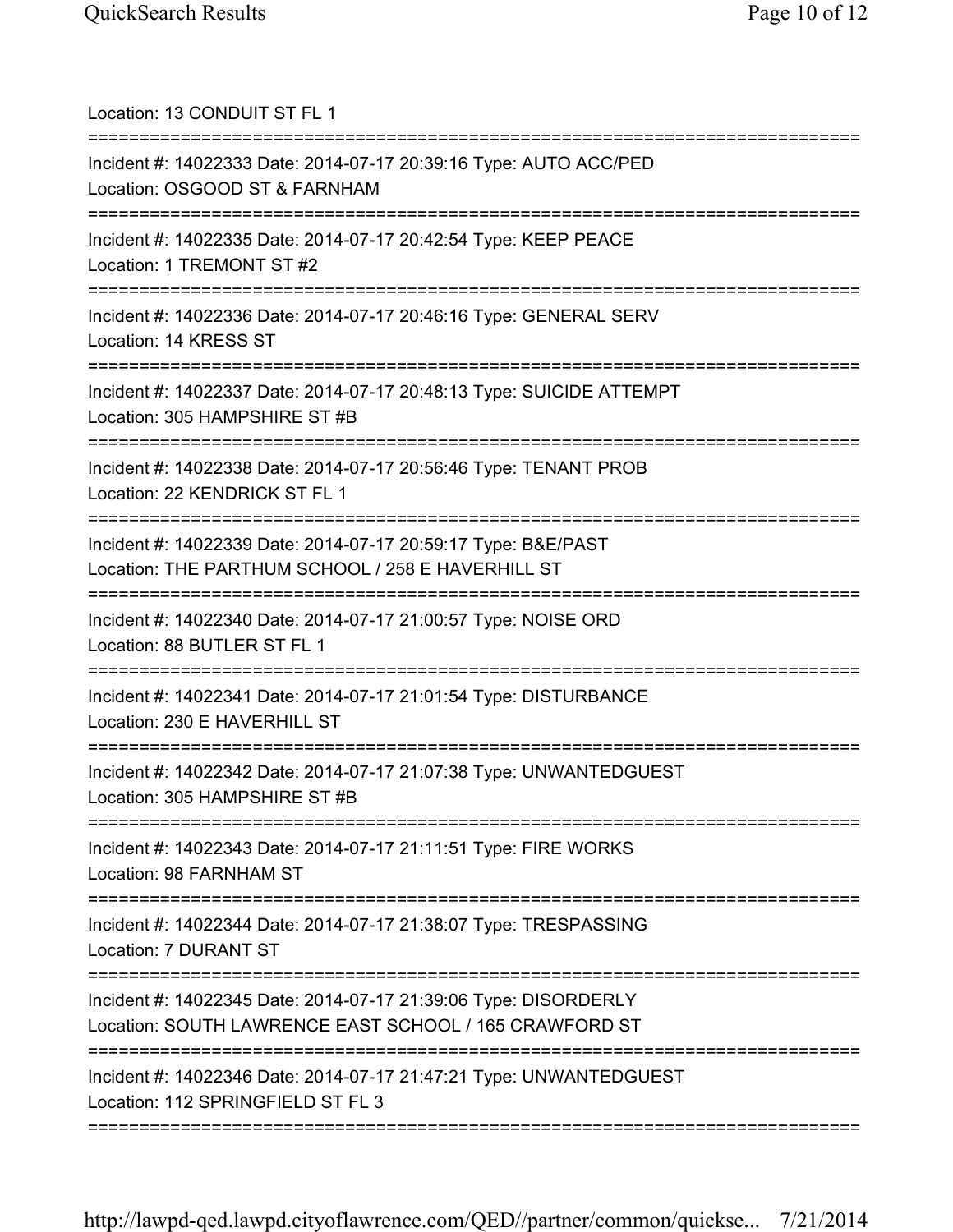| Location: 433 LOWELL ST                                                                                                              |
|--------------------------------------------------------------------------------------------------------------------------------------|
| Incident #: 14022348 Date: 2014-07-17 22:08:04 Type: M/V STOP<br>Location: METHUEN ST & UNION ST                                     |
| Incident #: 14022349 Date: 2014-07-17 22:15:09 Type: DISTURBANCE<br>Location: 103 MAY ST                                             |
| Incident #: 14022350 Date: 2014-07-17 22:19:00 Type: NOISE ORD<br>Location: 157 WEST ST<br>====================================      |
| Incident #: 14022351 Date: 2014-07-17 22:22:56 Type: THREATS<br>Location: 126 BAILEY ST FL 2<br>==================================== |
| Incident #: 14022352 Date: 2014-07-17 22:25:38 Type: NOISE ORD<br>Location: 199 BRUCE ST                                             |
| Incident #: 14022353 Date: 2014-07-17 22:27:57 Type: EXTRA SURVEIL<br>Location: WASHINGTON ST                                        |
| 55555555555<br>Incident #: 14022354 Date: 2014-07-17 22:40:51 Type: EXTRA SURVEIL<br>Location: MANCHESTER ST PARK / 75 MANCHESTER ST |
| Incident #: 14022355 Date: 2014-07-17 22:45:29 Type: M/V STOP<br>Location: BROADWAY & VALLEY ST                                      |
| Incident #: 14022356 Date: 2014-07-17 22:47:39 Type: STOL/MV/PAS<br>Location: 72 OSGOOD ST                                           |
| Incident #: 14022357 Date: 2014-07-17 23:01:50 Type: M/V STOP<br>Location: BRADFORD ST & BROADWAY                                    |
| Incident #: 14022358 Date: 2014-07-17 23:01:56 Type: TRESPASSING<br>Location: 286 BROADWAY                                           |
| Incident #: 14022359 Date: 2014-07-17 23:17:05 Type: M/V STOP<br>Location: MANCHESTER ST PARK / 75 MANCHESTER                        |
| Incident #: 14022360 Date: 2014-07-17 23:29:38 Type: SUS PERS/MV<br>Location: FLORAL ST & HUDSON AV                                  |
|                                                                                                                                      |